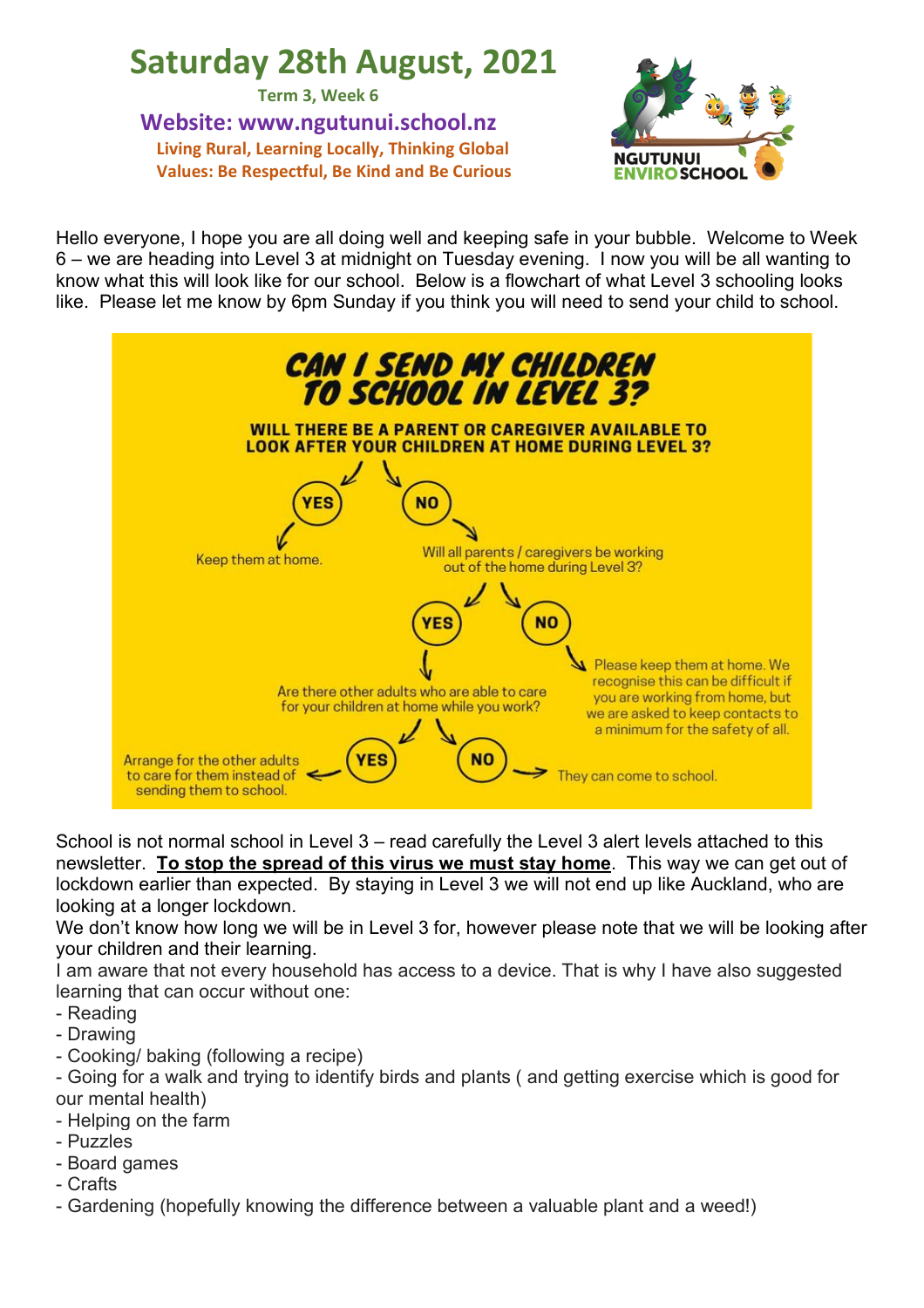Other Resources available: - www.learningfromhome.govt.nz

- Home Learning TV which can be accessed on demand via the TVNZ App on a device (mobile phone, smart TV or tablet)

Lisa and Bayley will be going into school on Tuesday to set up any hard packs, books, printing, word finds, devices that your child may need. This will be the only time they will be going in under Level 3. If there is anything that you would like your child to have, please email your child's teacher before 4pm Monday 30<sup>th</sup> August. This way they can safely go in and get packs sorted. They will continue with their online work – challenges and activities throughout Level 3. Your teachers are available from 9am till 3pm most days, please remember that they have lives they have to sort out as well, if you email them at night they will get back to you but it may not be until the following day. Please be patient and kind.

## **However please note there will be no work from your teachers on Tuesday as they will be at school most of the day sorting out learning.**

All the work they have put up on See Saw can be completed at any time, I understand that some of the children have been sick, we do not expect our tamariki to work when they are ill. They also have access to Epic and Matific to support their learning.

I have printed out this booklet for Locky, it has a huge range of activities in it, he has really enjoyed getting stuck into it. If you would like a copy for your child/ren then let your teacher know and they will print it out for you on Tuesday.



Teachers email addresses: Lisa Leather – lisal@ngutunui.school.nz Bayley McOnie – bayleym@ngutunui.school.nz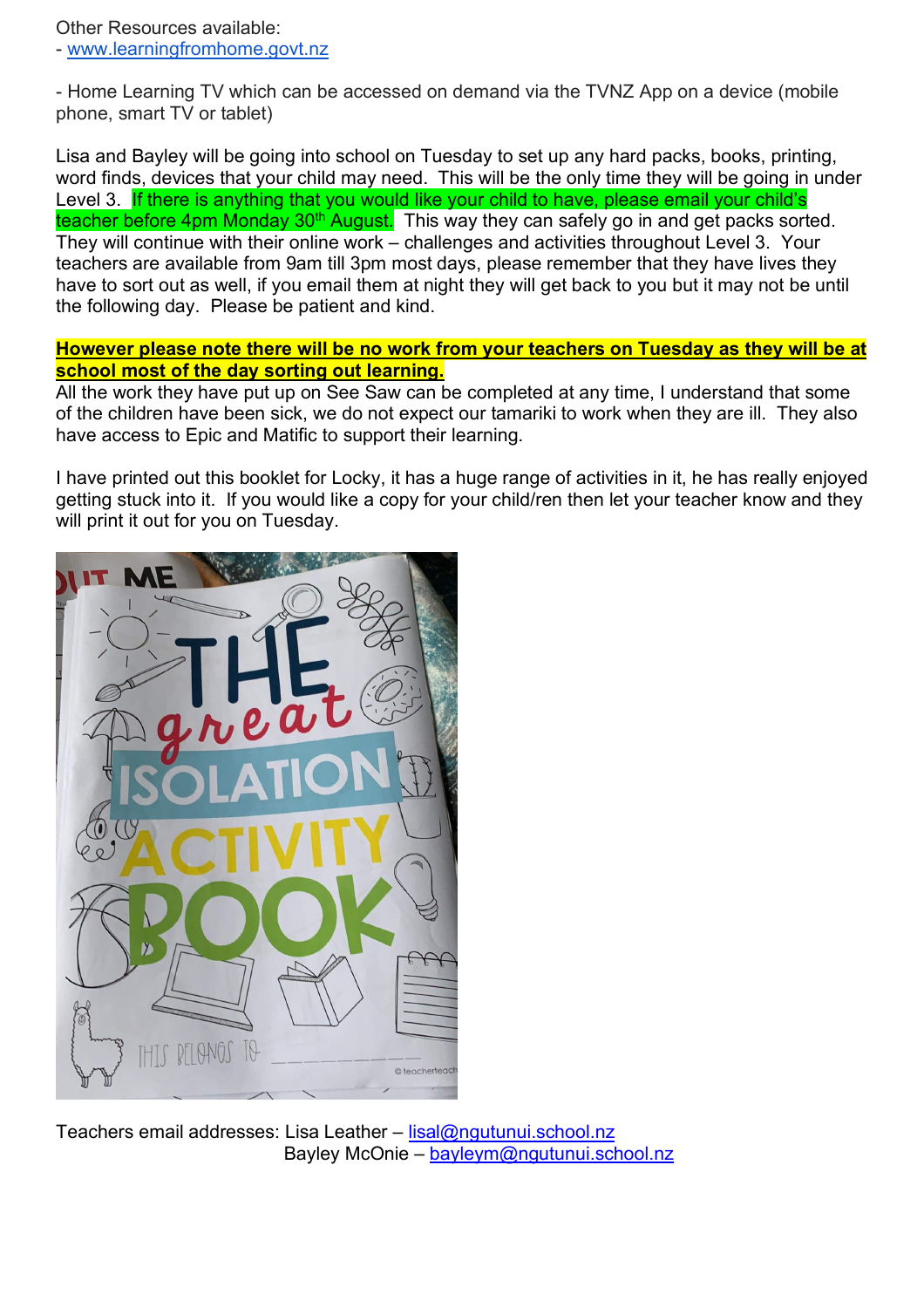### **Ngutunui Enviro School Alert Level 3 Protocols**

At **Alert Level 3**, the school is **only** open for students who have essential workers as parents. If one parent is at home or another adult is able to care for them then we ask that you please keep your child at home.

We have to keep to strict social distancing and designated learning bubbles. Students will only mingle with others in their bubble including the teacher/s. We will only have 10 in a bubble. The school will be operating with a 'skeleton' staff to ensure most people are at home, keeping safe.

| Please let us know if your child/ren won't<br>be attending school by 8:00 in the<br>morning or the night before.<br>Ring or text Cleonie on 027 2783840                                                                                                                                                                                                                                                                                                                                                                                    | If any circumstances change and you or another adult is able<br>to help your child to learn at home then please do so, we<br>are all trying to keep minimal contact with other people as<br>much as possible.                                                        |
|--------------------------------------------------------------------------------------------------------------------------------------------------------------------------------------------------------------------------------------------------------------------------------------------------------------------------------------------------------------------------------------------------------------------------------------------------------------------------------------------------------------------------------------------|----------------------------------------------------------------------------------------------------------------------------------------------------------------------------------------------------------------------------------------------------------------------|
| No access to the school site at all,<br>drop off and collection from carpark<br>only.                                                                                                                                                                                                                                                                                                                                                                                                                                                      | Ring Cleonie if you need access to your child/ren earlier than<br>planned.                                                                                                                                                                                           |
| The school day begins at 9:00 and<br>finishes at 2:55. A teacher will be in the<br>carpark at 8:50 and 2:50.                                                                                                                                                                                                                                                                                                                                                                                                                               | Please wait in your car - we have to ensure 2 m distancing.                                                                                                                                                                                                          |
| Students are free to bring along<br>$\bullet$<br>books, pencils and their own ball<br>etc from home.<br>Bring along morning tea and<br>$\bullet$<br>lunch as usual plus a drink bottle<br>of water.<br>If fine students need to be<br>$\bullet$<br>prepared for some outside fitness<br>activities.                                                                                                                                                                                                                                        | We won't be doing anything that involves students<br>encroaching in on social distancing rules or sharing of<br>resources.<br>Water fountains are turned off.<br>Students must keep their hands off metal poles etc.<br>Students will sit in the same spot each day. |
| <b>Daily Programme possibilities</b><br>Home learning TV<br>$\bullet$<br>See Saw activities<br>$\bullet$<br>Learning activities<br>Physical exercise and activities.                                                                                                                                                                                                                                                                                                                                                                       | If your child received a hardpack they please bring it along.<br>Please note we have to keep social distance so no up close<br>1-1 work between the teacher and student will occur.                                                                                  |
| We only have 2 teachers a day - a<br>$\bullet$<br>bubble of 10.<br>At all times a teacher will be with<br>$\bullet$<br>children ensuring social<br>distancing occurs.<br>Family members will be in their<br>$\bullet$<br>own bubble and can share<br>resources<br>Hand washing is a must as well<br>$\bullet$<br>as other hygiene practices - we<br>will show students.<br>Soap must be applied when<br>leaving toilets and applied before<br>eating etc.<br>No sick children to attend - sick<br>$\bullet$<br>students will be sent home. | A laptop will be provided for Yr 5-8, this will be theirs for the<br>duration of their time in the bubble. It will stay at school.<br>No playground<br>No sports balls or equipment<br>No library books                                                              |
| <b>School behaviour:</b><br><b>Student and staff health and</b><br>safety is paramount!                                                                                                                                                                                                                                                                                                                                                                                                                                                    | We expect the same high standards at school everyday<br>as we do when school is working normally.                                                                                                                                                                    |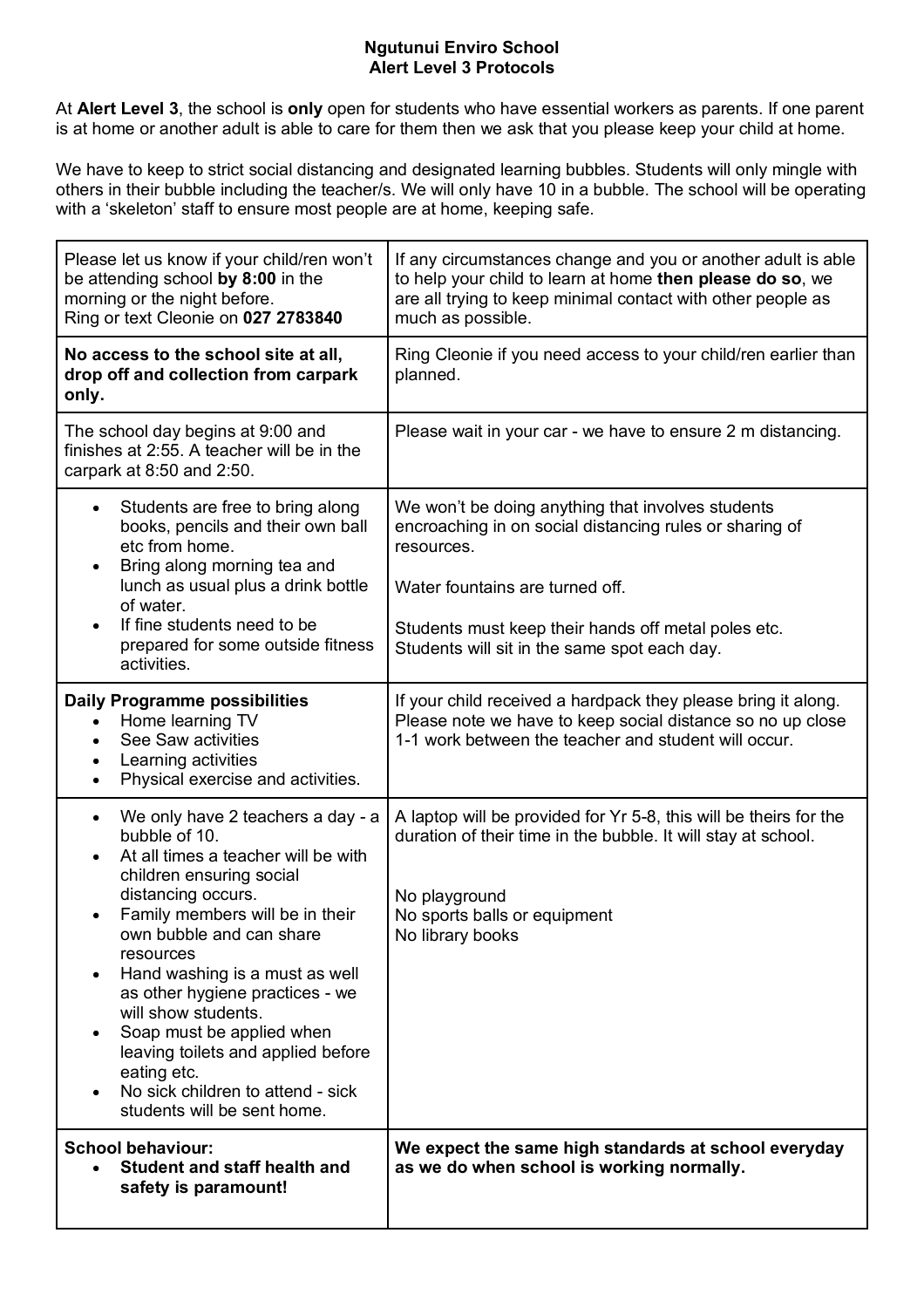## **Checklist for parents to prepare for Alert Level 3**

*Keep safe*

- Stay home if you or your child are sick. Children who arrive at school or a centre sick will be sent home.
- An at-risk child should learn from home.
- Do not use public transport if you or your child are sick.

#### **Share responsibility**

Continue to work and learn from home if you can. If you are returning to work:

- Keep your bubble small. Bring whānau into your bubble who can support you to return to work or supervise your children to learn from home.
- Only include people that will keep you and them safe and well.

If your child needs to return to school, your school needs to plan. They will be in contact to

- Confirm when the school or centre will re-open.
- Confirm your child's attendance.
- Confirm if you need to use transport.
- Confirm pick-up and drop-off times.

Check whether your child needs to bring along a lunchbox or snacks. **If sending your child back to school or early learning** Good hygiene matters.

- Remind your child that they are expected to follow good hygiene practices wash and dry hands regularly, cough into their elbow, don't touch their face, and use hand sanitiser.
- Let your child know that they will see more cleaning of their school and their classroom.
- Talk to your child about why it is important that they do not share any food or drinks with others at school.
- If asked about people wearing face masks, let your child know that some children and young people may choose to wear these. It might be part of their cultural practice to do so or to support their hygiene needs. Encourage them to respect others choices.

On the way to the school or centre site:

- Explain to your child why it's important that they must arrive at school and leave the school grounds at their allotted time.
- If you drop your child off to school, let them know you may have to drop them off and let them enter the school site on their own. Explain to them that the school or centre will only allow essential visitors on-site.
- If applicable, talk to them about the 1 metre rule on their school transport.

Early learning or school will not be the same.

- Talk to your child about school bubbles. Let your child know they will not be going back to their usual classroom. They may be in a different classroom, and be with different children.
- Let them know their classroom may be set up differently.
- Let them know that they will be expected to sit in the same place each day they attend (and that no one will sit in their seat if they are away for the day), and why this is important (contact tracing).
- Talk to them about the school bubble rules 1 metre physical distance, washing their hands often, and sticking to their school bubble, and not mixing with other school bubbles.
- Remind your child they need to stay 2 metres away from other children not in their school bubble.
- Let them know they may be able to connect up online with their usual class as part of distance learning.
- Remind them that playgrounds will not be able to be used.
- Let your child know that the 2 metre rule applies to any physical education or break time activities including sports.

#### **If your child continues learning from home**

Check the Home Learning TV | Papa Kāinga TV schedules. Note the times of segments that may interest your child. The channel is free to air, on TVNZ channel 2+1 and on TVNZ on Demand, as well as on Sky Channel 23. Where possible, plan your day or week with your child and whānau. Consider:

a whānau routine